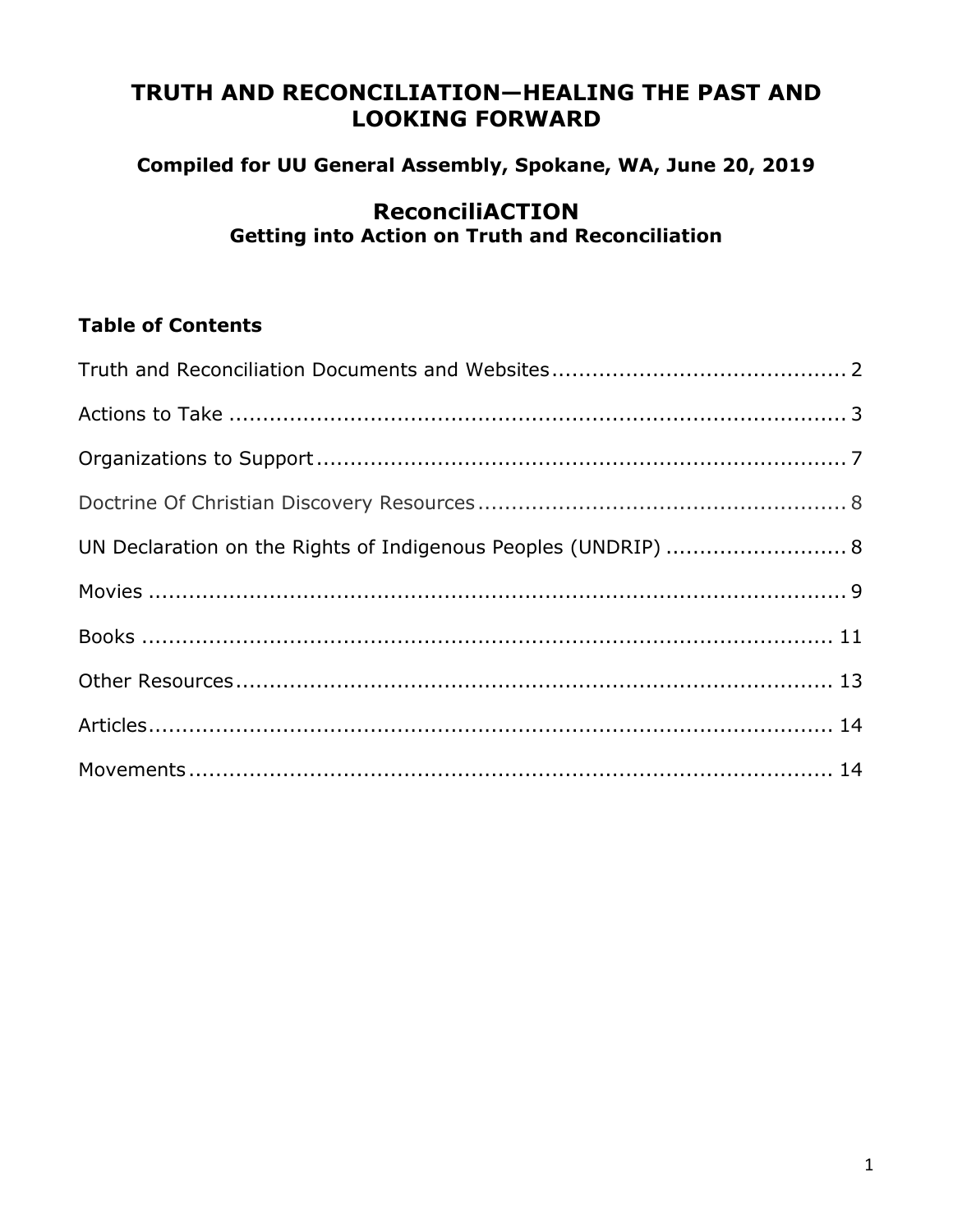## **EXPLORE: Truth and Reconciliation Documents and Websites**

#### **Documents:**

- [WA Proclamation of Support for Truth and Reconciliation in Washington State](https://juustwa.org/wp-content/uploads/2018/11/WA-State-Proclamation-of-Truth-and-Reconciliation.pdf)
- Canadian Unitarian Council [An Expression of Truth and Reconciliation](http://cuc.ca/wp-content/uploads/2018/03/CUC-Expression-of-Reconciliation.pdf)
- [Honouring the Truth, Reconciling for the Future: Summary of the Final](http://www.trc.ca/assets/pdf/Honouring_the_Truth_Reconciling_for_the_Future_July_23_2015.pdf)  [Report of the Truth and Reconciliation Commission of Canada](http://www.trc.ca/assets/pdf/Honouring_the_Truth_Reconciling_for_the_Future_July_23_2015.pdf)
- [The Final Report \(and other documents\) of the Truth and Reconciliation](http://nctr.ca/reports.php)  [Commission of Canada](http://nctr.ca/reports.php)
- [Truth and Reconciliation Commission of Canada: Calls to Action](http://caid.ca/TRCFinCal2015.pdf)
- [Bellingham Unitarian Fellowship, Truth and Reconciliation Resolution, 2019](https://juustwa.org/program-areas/issues/first-american-indian-nations/our-work/truth-and-reconciliation/truth-and-reconciliation-in-washington-state/proposed-truth-and-reconciliation-resolution-bellingham-unitarian-fellowship/)

#### **Websites:**

- [Doctrine of Discovery](http://ili.nativeweb.org/sdrm_art.html)
- [Truth, Repair, and Reconciliation: Unitarian Universalist 2007 Responsive](https://www.uua.org/action/statements/truth-repair-and-reconciliation)  [Resolution](https://www.uua.org/action/statements/truth-repair-and-reconciliation)
- [Unitarian Universalist Grounding & Policy: Justice For Native Peoples](https://www.uua.org/racial-justice/history/uua/nativeamerican)
- [Whiteswan Environmental](https://www.whiteswanenvironmental.org/indigenous-truth-washington.html)
- [JUUstice Washington, First/American Indian Nations Solidarity, Truth and](https://juustwa.org/program-areas/issues/first-american-indian-nations/our-work/truth-and-reconciliation/)  [Reconciliation](https://juustwa.org/program-areas/issues/first-american-indian-nations/our-work/truth-and-reconciliation/)
- [Truth and Reconciliation Commission of Canada](http://www.trc.ca/)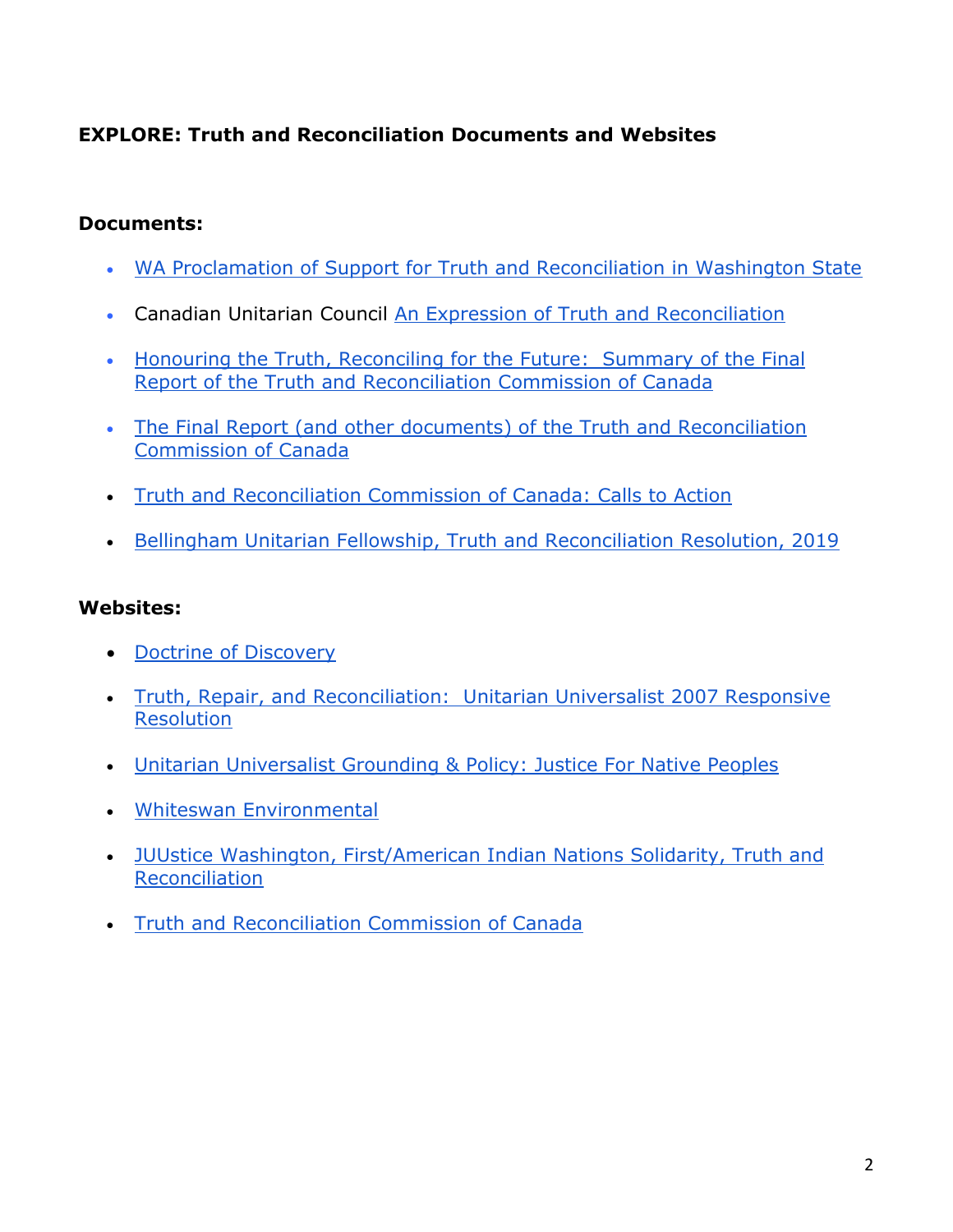## **ACTIONS TO TAKE**

**HONOR** and acknowledge the traditional territories and the first inhabitants of the lands and waters at the beginning of services, meetings, meals, community gatherings…

#### **BUILD RELATIONSHIPS**

- with willing Tribes/Nations or Indigenous organizations (e.g. urban Indian Centers, University Indian student organizations, and other organizations that serve or represent Indian issues or culture)
- and commit to the long-term nature of the relationship and the healing process

#### **BECOME FAMILIAR WITH AND STUDY:**

- the Doctrine of Christian Discovery (DOD) [Doctrine of Discovery](http://ili.nativeweb.org/sdrm_art.html)
- the [United Nations Declaration on the Rights of Indigenous Peoples](https://www.un.org/development/desa/indigenouspeoples/declaration-on-the-rights-of-indigenous-peoples.html) (UNDRIP)
- the Indian history in your town and State
- the Indian treaties that apply in your area
- the boarding school era and the resulting cultural and historical trauma
- resource mining's or fossil fuel projects' pollution effects on the quality of water, air, soil, and health and its impact on indigenous peoples worldwide.
- Dr. Lynn Gehl's ["The Allies' Bill of Responsibilities"](http://www.lynngehl.com/uploads/5/0/0/4/5004954/ally_bill_of_responsibilities_poster.pdf)

#### **FORM**

- a Native American Connections Committee in your congregation to support, honor, appreciate and work with indigenous peoples locally, regionally, nationally and internationally. (invite guests, learn about issues, put on workshops, participate in social action, hold seminars, attend culture events, put on or host fundraisers… See file "Work of UU Congregations and Organizations")
- a "Learning Right Relations" group with monthly speaker, activity, social action, and breaking bread together (see UU Congregation, Olympia WA in "Work of UU Congregations and Organizations file)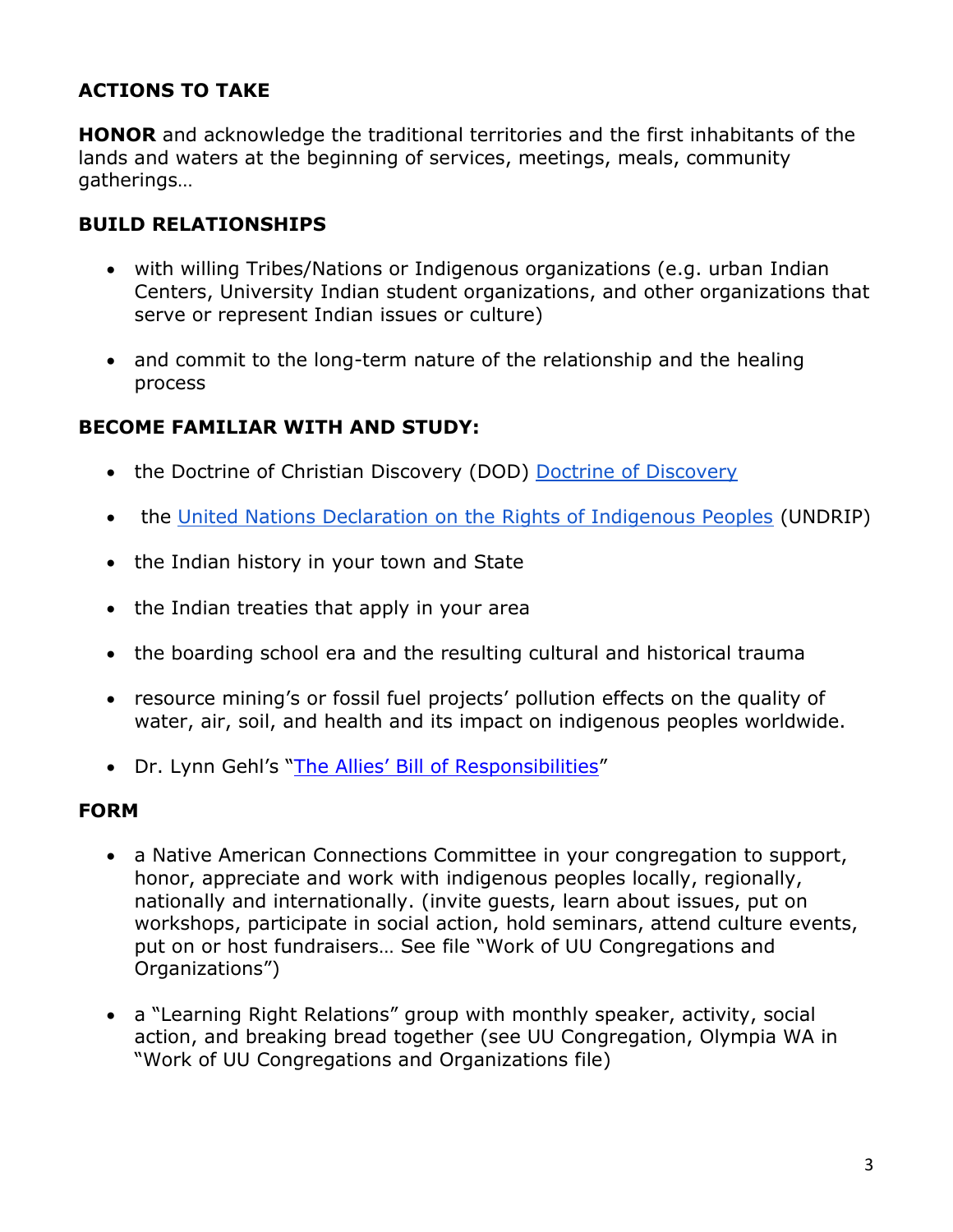## **ASK**

• Native Americans in your region what issues are currently of greatest concern to them. Ask them if there are ways you can be helpful as an ally.

# **LEARN**

- about the history of your own region and its Native Peoples, past and present
- about informational resources. Commit to act.
- about Native-language place names in your area (towns, rivers, mountains, and other landmarks that derived from Indigenous experiences and language)
- about former federal Indian policies and acts, e.g. Indian removal, termination, and allotments.
- about the important cultural challenges currently faced by indigenous people today: sexual abuse, violence against women, sex trafficking, teen pregnancy, drug and alcohol abuse, gangs, housing shortage, unemployment, education, economic , nutrition, and health services, climate change impacts…

# **ATTEND**

- lectures, panels, discussions, workshops led by, or including Native American speakers.
- and support public cultural events open to the public: pow-wows, canoe races, water festivals, Indian College Graduations, local native teams, First Salmon Ceremony, movies, art exhibits….

# **INITIATE**

- Indigenous Peoples day vs Columbus Day
- nominate indigenous individuals, for office, school boards, peace and justice awards….
- and present the workshop, "Seeds of Injustice, Roots of Change: Seeking Right Relationship with America's Native Peoples." Contact [paularpalmer@gmail.com,](mailto:paularpalmer@gmail.com) or Indigenous Peoples Concerns Committee, Boulder Friends Meeting, 1825 Upland Ave., Boulder CO 80304. A fantastic and visceral 2-hour workshop, that Paula and trained facilitators have taken around the country and to events like The Parliament of World Religions, congregations, and communities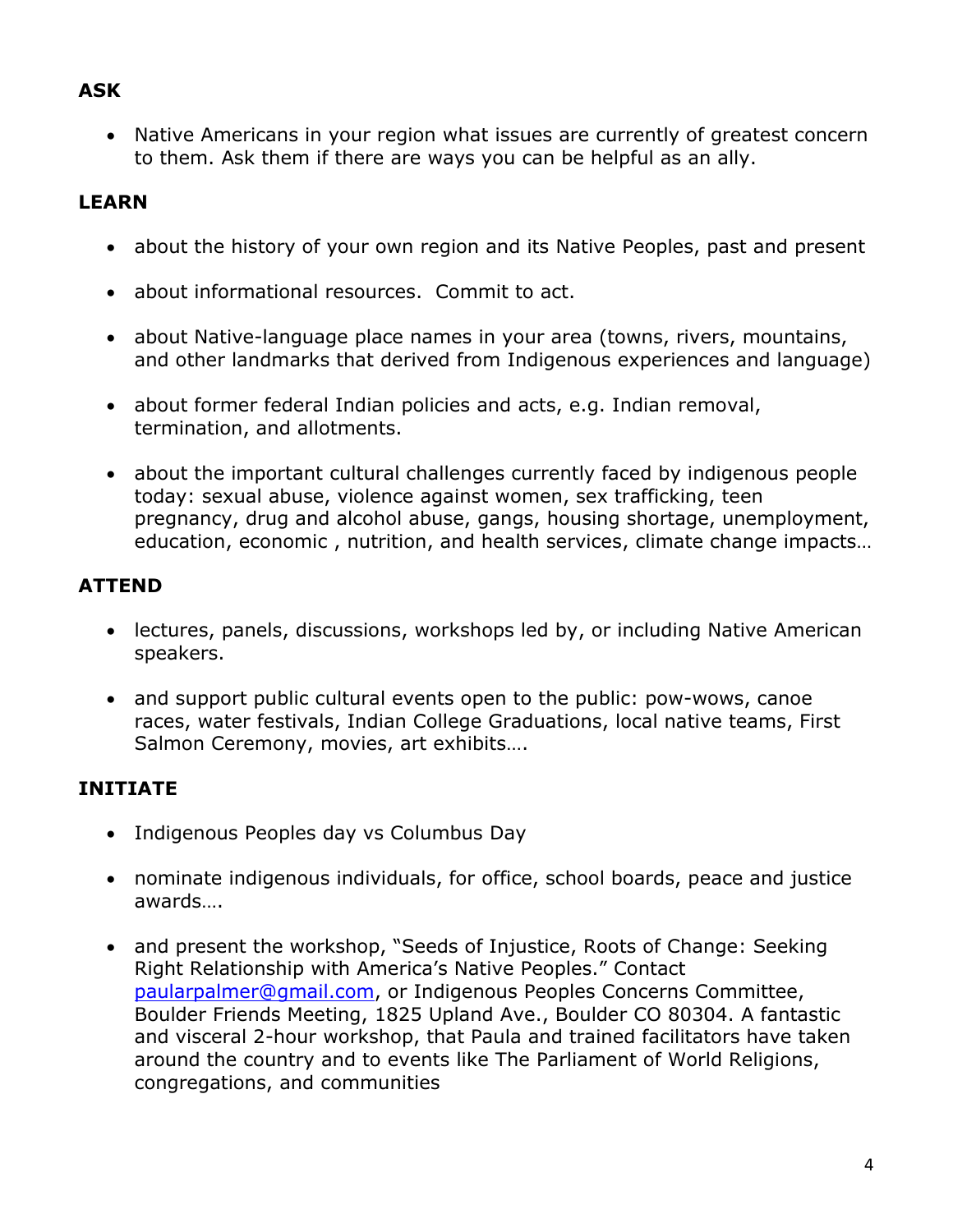## **READ**

- books and watch films by Native American authors and film makers. If there are film festivals in your region, ask for Native American feature films or documentaries.
- Native American newspapers and magazines, subscribe to "Indian Country Today" <https://newsmaven.io/indiancountrytoday/> A fantastic source of up to date information from Indian Country.

## **VISIT**

- local history or art museums with indigenous history or art exhibits Encourage the staff to develop exhibits about the Native peoples of the area past and present—with the participation of Native American scholars
- the National Museum of the American Indian in Washington DC
- travel and visit reservations, find guides who can guide you
- "Partnerships with Native Americans" website: [http://www.nativepartnership.org/site/PageServer?pagename=pwna\\_native\\_r](http://www.nativepartnership.org/site/PageServer?pagename=pwna_native_resources) [esources](http://www.nativepartnership.org/site/PageServer?pagename=pwna_native_resources)

### **SUPPORT/ADVOCATE FOR**

- the U.S. to implement the UN Declaration on the Rights of Indigenous Peoples
- changing offensive Indian words (squaw) and offensive team logos.

#### **WORK**

• to understand sovereignty, treaties, tribal governments, and the relationship of tribal nations to the Federal government.

### **ENCOURAGE**

- your community to always consult with native nations in matters that concern them.
- your public library to acquire more publications and films by Native Americans.

#### **SHOW**

• native produced films and documentaries followed by discussion.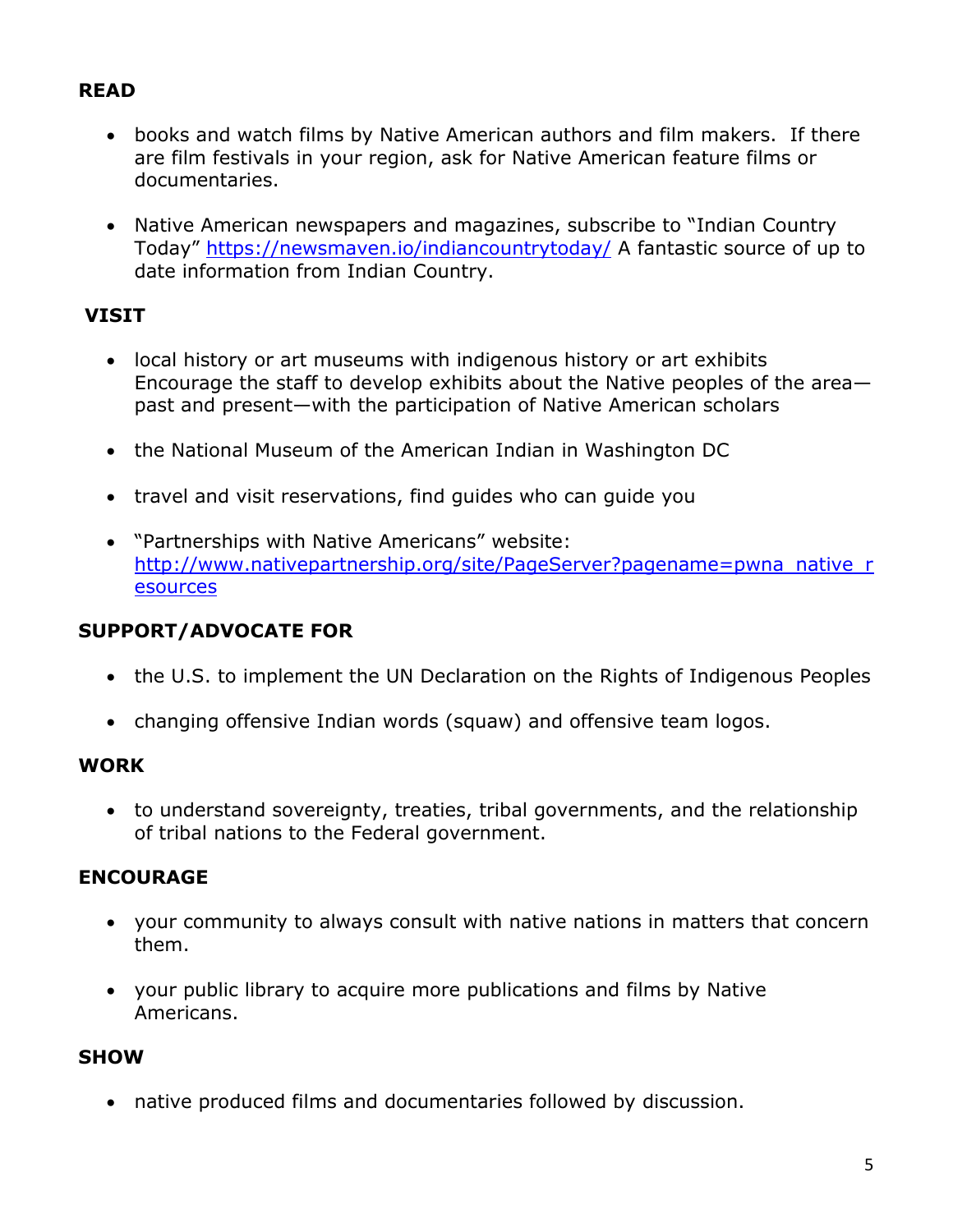### **INVITE**

• Native Americans to speak at services, forums, events

### **FUNDRAISE…**

- at least one special collection by your congregation for a Native American program or organization.
- share your space to host indigenous fundraisers, or programs

### **PROTEST…**

• and stand with Murdered and Missing Indigenous Women, proposed pipelines, extractive industries….

### **LOBBY…**

• Friends Committee on National Legislation (FCNL**)** <https://www.fcnl.org/about/policy/issues/native-americans> F CNL's multifaceted approach draws on the expertise of registered lobbyists in Washington, DC, the commitment and passion of people around the country in our advocacy network, and the relationships we cultivate with elected officials and community leaders.

Since 1976, FCNL's Native American advocacy program has worked to restore and improve U.S. relations with Native nations so that our country honors the promises made in hundreds of treaties with these groups. FCNL provides information to Congressional offices and to national faith groups about the continuing struggles of Native people and advocates support the resilient and inventive solutions proposed by tribal governments and Native American organizations. [https://www.fcnl.org/about/policy/issues/native-americans.](https://www.fcnl.org/about/policy/issues/native-americans)

• Watch your State and Federal legislatures to see what legislation may be making its way through committees or onto floors for votes. Write your senators and legislators asking them to vote for legislation that has a positive impact on Indian communities and oppose those that don't.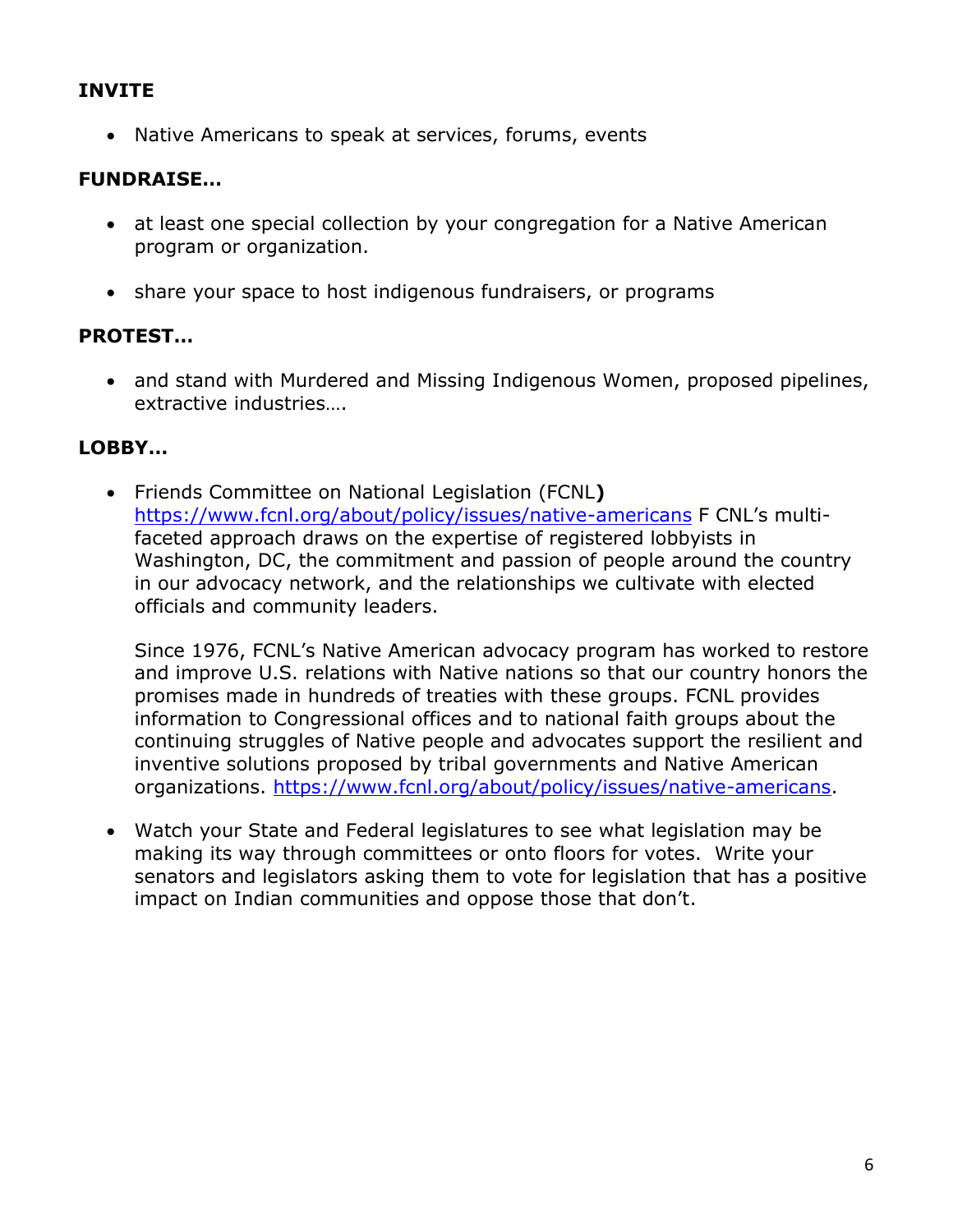### **ORGANIZATIONS TO SUPPORT**

Visit websites of national and international Indigenous Peoples' organizations. Find out what they do and support their programs financially and as an advocate. Start with these, and add others:

- [Smithsonian National Museum of the American Indian.](http://nmai.si.edu/support/membership)
- [American Indian College Fund.](http://www.collegefund.org/) Support individual area tribal colleges in your state or region.
- [Native American Rights Fund.](http://www.narf.org/) Founded in 1970, the Native American Rights Fund is the oldest and largest nonprofit law firm dedicated to asserting and defending the rights of Indian tribes, organizations and individuals nationwide.
- [Seventh Generation Fund.](http://www.7genfund.org/) Seventh Generation Fund promotes and maintains the uniqueness and sovereignty of our distinct Native Nations by offering advocacy, small grants, trainings and technical assistance to Indigenous communities.
- [Indigenous Environmental Network.](http://www.ienearth.org/) IEN is an alliance of grassroots Indigenous Peoples whose mission is to protect the sacredness of Mother Earth from contamination and exploitation by strengthening, respecting, and maintaining traditional teachings and natural laws.
- [Indian Law Resource Center.](http://www.indianlaw.org/) The Center provides legal assistance to Indigenous Peoples of the Americas to combat racism and oppression, to protect their lands and environment, to protect their cultures and ways of life, to achieve sustainable economic development and genuine self-government, and to realize their other human rights.
- [First Peoples Worldwide.](http://www.firstpeoples.org/) First Peoples Worldwide funds local development projects in Indigenous communities all over the world. They create bridges between communities and corporations, governments, academics, NGOs and investors in their regions, and use traditional Indigenous knowledge to solve today's challenges.
- [Native Harvest.](http://www.nativeharvest.com/) Native Harvest works to continue, revive, and protect our native seeds, heritage crops, naturally grown fruits, animals, wild plants, traditions and knowledge of our Indigenous and land-based communities, for the purpose of maintaining and continuing Native culture and resisting the global, industrialized food system.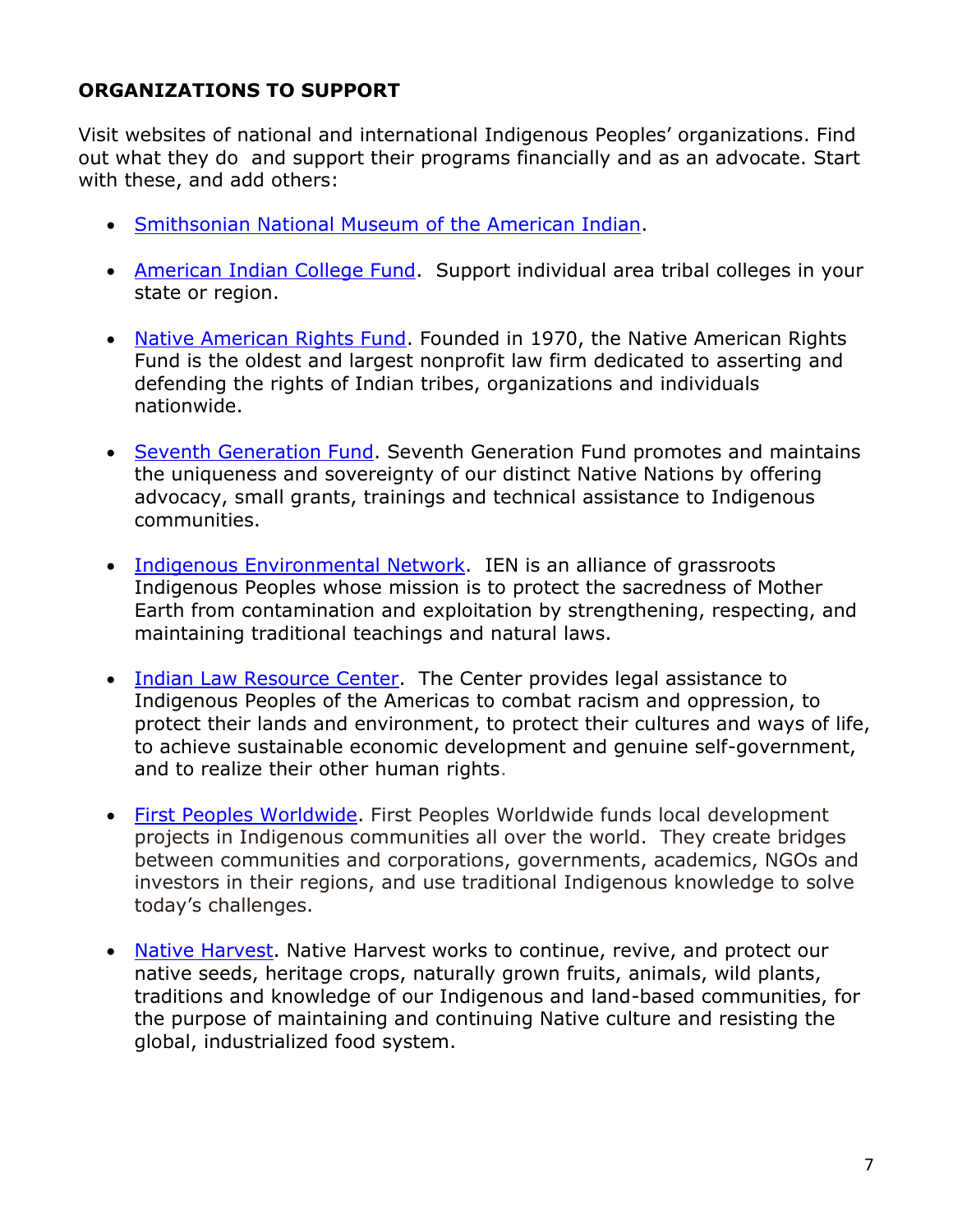## **DOCTRINE OF CHRISTIAN DISCOVERY RESOURCES**

- [Statement on the Doctrine of Discovery and its Enduring Impact on](https://www.oikoumene.org/en/resources/documents/executive-committee/2012-02/statement-on-the-doctrine-of-discovery-and-its-enduring-impact-on-indigenous-peoples)  [Indigenous Peoples.](https://www.oikoumene.org/en/resources/documents/executive-committee/2012-02/statement-on-the-doctrine-of-discovery-and-its-enduring-impact-on-indigenous-peoples) Issued by the World Council of Churches Executive Committee, Bossey, Switzerland, February 17, 2012.
- [2012 Unitarian Universalist Association Resolution to Repudiate the Doctrine](https://www.uua.org/action/statements/doctrine-discovery)  [of Discovery.](https://www.uua.org/action/statements/doctrine-discovery)
- [Unitarian Universalist Doctrine of Discovery and the Rights of Indigenous](https://www.uua.org/racial-justice/dod)  [Peoples](https://www.uua.org/racial-justice/dod) (lots of stories and articles).
- [Pagans in the Promised Land, Decoding the Doctrine of Christian Discovery,](https://www.38plus2productions.com/store/p5/DVD_The_Doctrine_of_Discovery%2C_Unmasking_The_Domination_Code_.html) Steven T. Newcomb (Shawnee/Lenape), 2008. Film: The Doctrine of Discovery: Unmasking the Domination Code. \$21.50
- [500 Years of Injustice:](http://www.ili.nativeweb.org/sdrm_art.html) The Legacy of 15<sup>th</sup> Century Religious Prejudice, by Steve Newcomb:
- [Doctrine of Discovery](http://www.doctrineofdiscovery.org/) (study group of American Indian Law Alliance),
- Unitarian Universalist "[Discussion Guide for Considering the Report and](http://www.uua.org/documents/lfd/dod_discuss_guide.pdf)  [Responsive Resolution from the UUA Board on the Doctrine of Discovery.](http://www.uua.org/documents/lfd/dod_discuss_guide.pdf)"

## **UN Declaration on the Rights of Indigenous Peoples (UNDRIP)**

- [Read the UNDRIP Declaration](http://social.un.org/index/IndigenousPeoples/DeclarationontheRightsofIndigenousPeoples.aspx)
- [Website of the United Nations Permanent Forum on Indigenous Issues.](https://www.un.org/development/desa/indigenouspeoples/about-us.html) The United Nations Permanent Forum on Indigenous Issues (UNPFII) is a highlevel advisory body to the Economic and Social Council. The Forum was established on 28 July 2000 by [resolution](http://www.un.org/development/desa/indigenouspeoples/about-us/resolution-e200022.html) 2000/22, with the mandate to deal with indigenous issues related to [economic](http://www.un.org/development/desa/indigenouspeoples/mandated-areas1/economic-and-social-development.html) and social [development,](http://www.un.org/development/desa/indigenouspeoples/mandated-areas1/economic-and-social-development.html) [culture,](http://www.un.org/development/desa/indigenouspeoples/mandated-areas1/culture.html) the [environment,](https://www.un.org/development/desa/indigenouspeoples/mandated-areas1/environment.html) [education,](https://www.un.org/development/desa/indigenouspeoples/mandated-areas1/education.html) [health](http://www.un.org/development/desa/indigenouspeoples/mandated-areas1/health.html) and [human](http://www.un.org/development/desa/indigenouspeoples/mandated-areas1/human-rights.html) rights.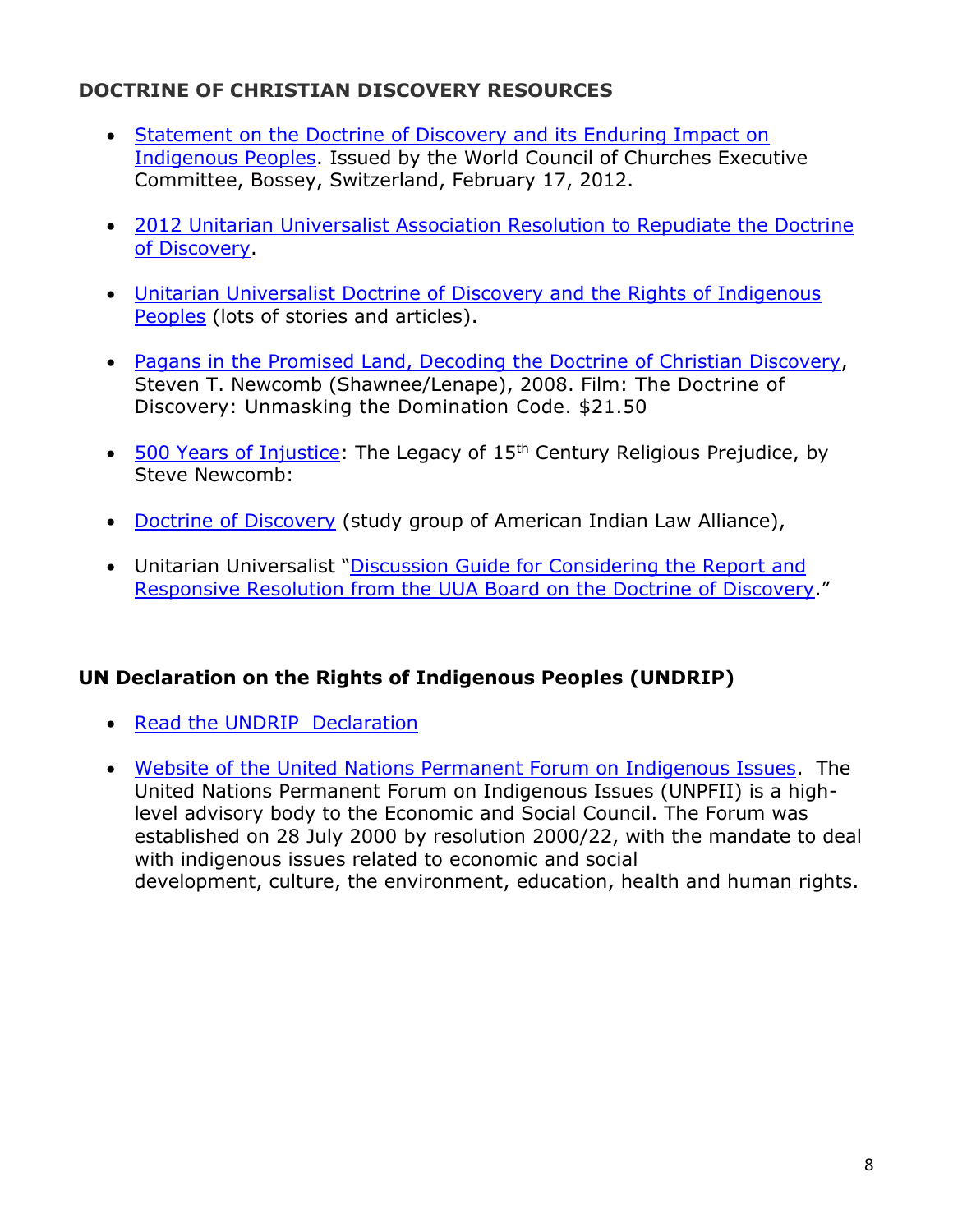### **MOVIES/DVDS, ARTICLES, and RESOURCES**

## **MOVIES**

- The **[Doctrine of Discovery, Unmasking the Domination Code](https://doctrineofdiscovery.org/the-doctrine-of-discovery-unmasking-the-domination-code/)**: A story of historical truth, spirituality, and resistance, told on behalf of the original nations and peoples of Great Turtle Island, and elsewhere on Mother Earth. We are still here, and still rightfully free. Directed by Sheldon P. Wolfchild, Co-Produced by Steven T. Newcomb. Narration by Buffy Sainte-Marie. 38 plus 2 productions and Steven T. Newcomb. The film cost \$21.50. To order send a check or money order to: 38 Plus 2 Productions, 40163 Reservation Hwy 3, Morton, MN, 56270.
- **[Two Rivers](http://www.tworiversfilm.com/2riv_film.htm)**. This documentary traces the moving journey of unexpected discovery, connection, reconciliation and lasting social change in Twisp, WA when non-natives connected with the "host people" As they came together, they drew in other Native and European Americans from the Methow Valley area for dinners and discussion. Call 509-997-4904 (Carolyn Schmekel) or [mvinterpretivecenter@methownet.com](mailto:mvinterpretivecenter@methownet.com) \$20 (includes shipping and handling) Methow Valley Interpretive Center: PO Box 771, Twisp, WA 98856.

[Two Rivers Film and Discussion](https://www.boulderfriendsmeeting.org/wp-content/friends9x4Q/2018/08/Two-Rivers-Film-and-Discussion-general-flyer.pdf) Guide. This 1-hour documentary film tells the story of a rural community in Washington state that undertook some significant actions toward reconciliation with the area's Indigenous peoples. Following the film, a facilitated discussion will focus on your community: Who are the Native peoples who have lived and are now living on the land that you call home? How can you learn your region's real history? What would right relationship with Native peoples look like in your community? What steps can you start taking in that direction?

- <sup>"</sup>[Dakota 38+2](http://www.youtube.com/watch?v=1pX6FBSUyQI)," is posted at: A beautiful film about reconciliation and healing. (1 hour and 18 minutes) The Dakota 38 execution was the largest mass execution in the United States and took place on December 26, 1862. On the day after Christmas in 1862, 38 Dakota men were hanged under order of President Abraham Lincoln. The hangings and convictions of the Dakota 38 resulted from the aftermath of the U.S.-Dakota War of 1862 in southwest Minnesota.
- **[Maine Wabanaki-State Child Welfare](https://upstanderproject.org/firstlight/trc) Truth and Reconciliation project.** The [Maine](https://en.wikipedia.org/wiki/Maine)[-Wabanaki](https://en.wikipedia.org/wiki/Wabanaki_Confederacy) State Child Welfare Truth and Reconciliation Commission, also known as the MWTRC was a commission looking at events relating to Wabanaki children and families from 1978, when the Indian Child Welfare Act (ICWA) was passed, until now.

**[Dawnland](http://www.dawnland.org/synopsis/)** (film about the Maine Truth and Reconciliation project). Documentary about cultural survival and stolen children: As recently as the 1970's, one in four Native children nationwide were living in non-Native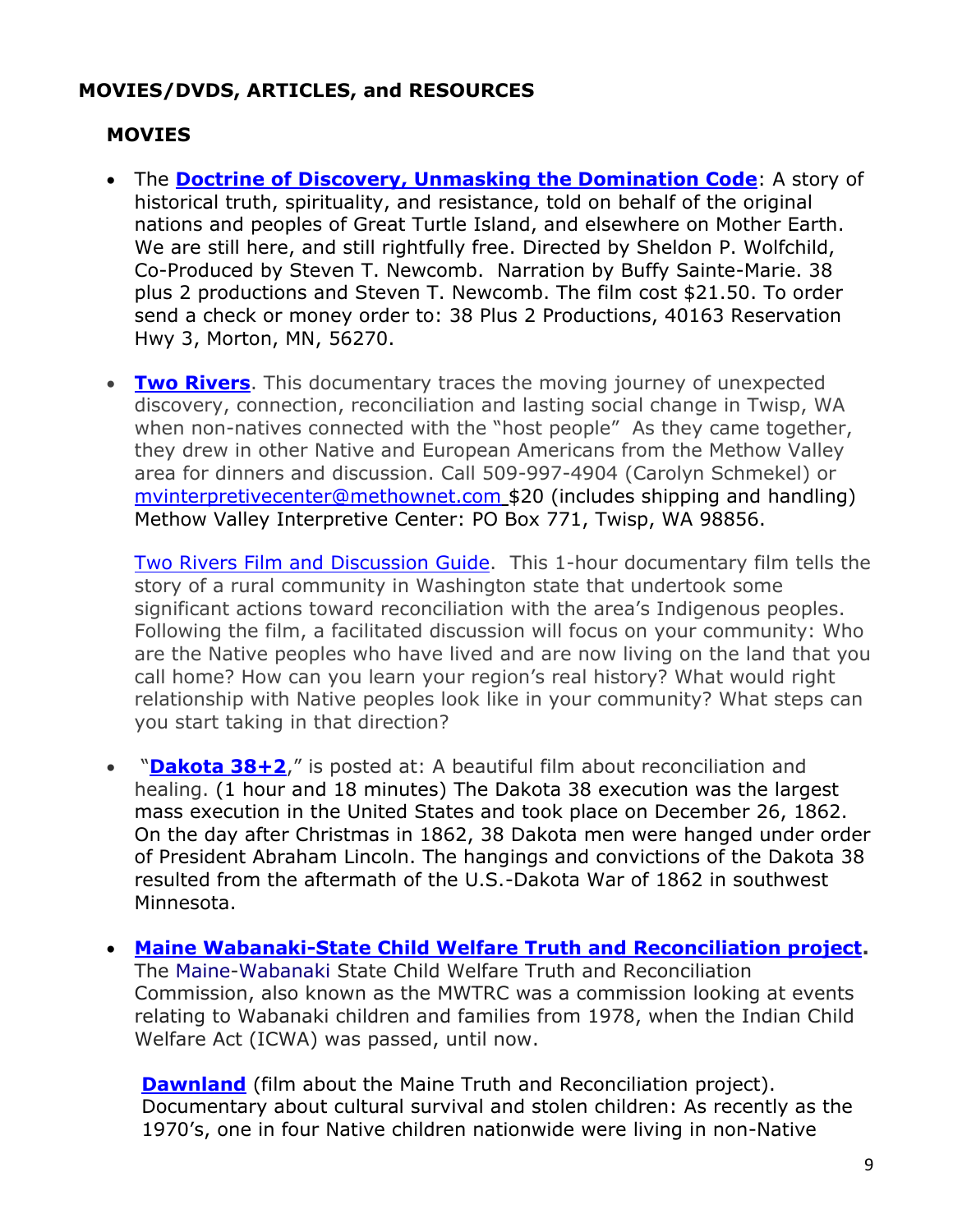foster care, adoptive home or boarding school….In Maine, a historic investigation—the first government-sanctioned truth and Reconciliation as they work toward truth and reconciliation….as they work toward truth, reconciliation, and the survival of all Indigenous peoples inside the first truth and reconciliation commission for Native Americans.

• **[Indigenous Peoples Day Celebration,](https://youtu.be/fHyTr1avsAk)** Boulder, Colorado (October 7, 2018 (An inspiring action of reconciliation, narrated by Jerilyn DeCoteau (Turtle Mountain Chippewa). 6.19 minutes. Right Relationship Boulder presents "Welcome the Hinono'ei (Arapaho) Home", Sunday October 7, 2018. Join the City of Boulder in welcoming the Arapaho to their Boulder Valley homeland as they share their culture, history and current lives through presentations and performances. (Building a relationship and going forward).

An afternoon of traditional dancing games, storytelling, language exchange with Boulder and a Q and A with Arapaho history and current lives. This event was designed to build a foundation for a relationship going forward. Currently the group is buying land to give to the Arapaho as a permanent place to come back to when they visit their traditional lands. (Events Included: Intergenerational Service, eating lunch together, Grand Entry, Speeches (the Mayor, school district, Arapaho guest speakers, hand games, language lessons, gift giving, Q & A)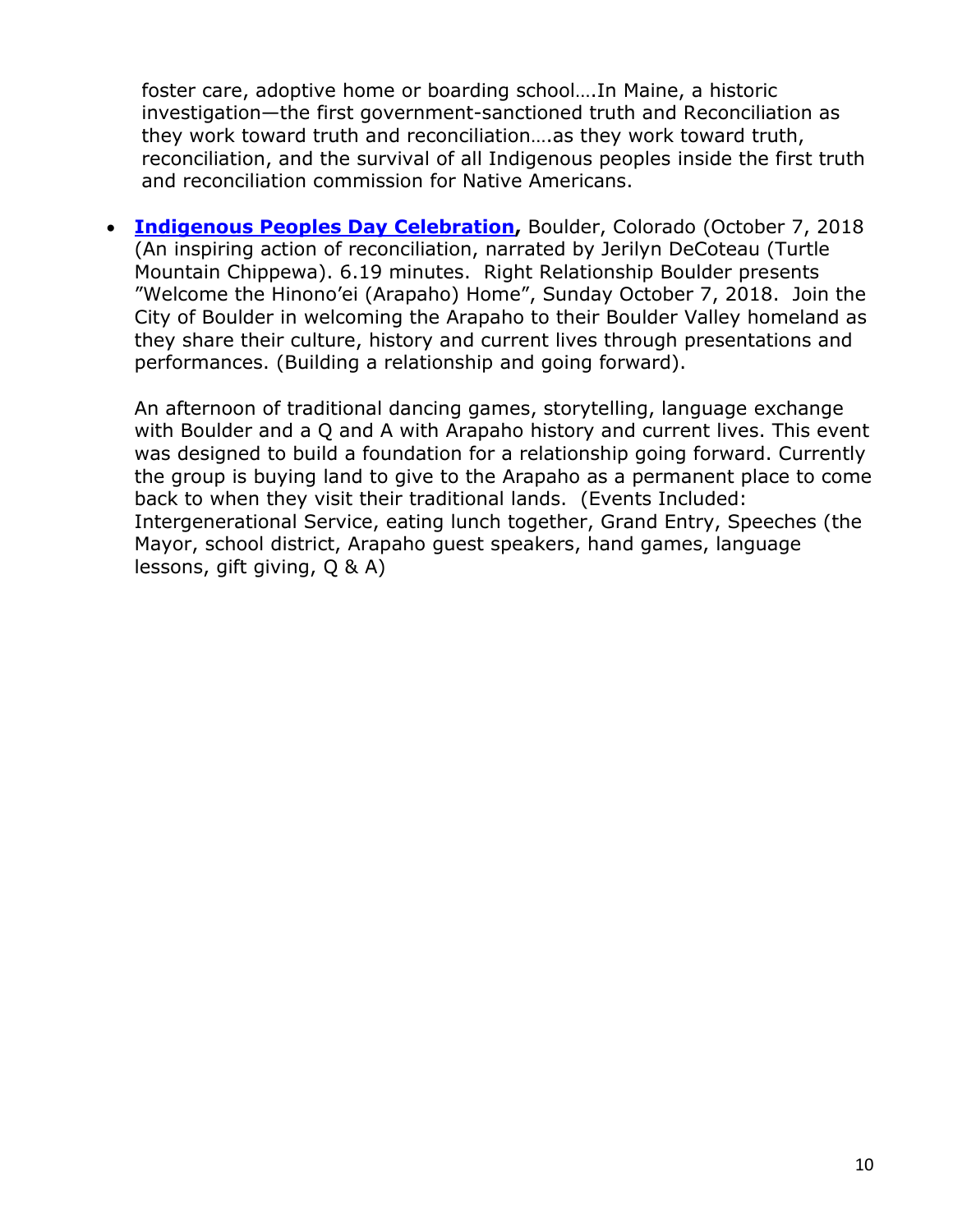## **BOOKS**

- **Pagans in the Promised Land: Decoding the Doctrine of Christian Discovery** (2008), by Steven T. Newcomb. It provides a unique, wellresearched challenge to U.S. federal Indian law and policy. It attacks the presumption that American Indian nations are legitimately subject to the plenary power of the United States.
- **The Rediscovery of North America,** Barry Lopez (1990). Five hundred years ago an Italian whose name, translated into English, meant Christopher Dove, came to America and began a process not of discovery, but incursion — "a ruthless, angry search for wealth" that continues to the present day. This provocative and superbly written book gives a true assessment of Columbus's legacy while taking the first steps toward its redemption. Even as he draws a direct line between the atrocities of Spanish conquistadors and the ongoing pillage of our lands and waters, Barry Lopez challenges us to adopt an ethic that will make further depredations impossible. The Rediscovery of North America is a… persuasive call for us, at long last, to make this country our home.
- **Conquest of New Spain,** Bernal Diaz (1963) Almost 500 years after it was written, The Conquest of New Spain is a compelling read, providing a firstperson account of Corte's invasion of Mexico. the characters on both sides of the conflict are vividly portrayed. Ranks up there among the great historical accounts of the New World that captures the clash of cultures that resulted in the Spanish conquest of Mexico. Of especial interest was the development of alliances between the Spanish and various indigenous groups who were opposed to the Aztecs.
- **Mayflower: A Story of Courage, Community, and War,** Nathaniel Philbrick (2006), Philbrick masterfully recounts the desperate circumstances of both the settlers and their would-be hosts, and how the Wampanoags saved the colony from certain destruction. Indeed, there was a first Thanksgiving, the author notes, and for over 50 years the Wampanoags and the Pilgrims lived in peace, becoming increasingly interdependent. But in 1675, 56 years after the colonists' landing, Massasoit's heir, Philip, launched a confusing war on the English that, over 14 horrifying months, claimed 5,000 lives, a huge percentage of the colonies' population.
- **1491: New Revelations of the Americas Before Columbus,** Charles C. Mann (2005). Charles C. Mann take us into a complex, fascinating, and unknown world, that of the Indians who lived in this hemisphere before Columbus. He gently demolishes entrenched myths with impressive scholarship and with an elegance of style that make his book a pleasure to read as well as a marvelous education. Howard Zinn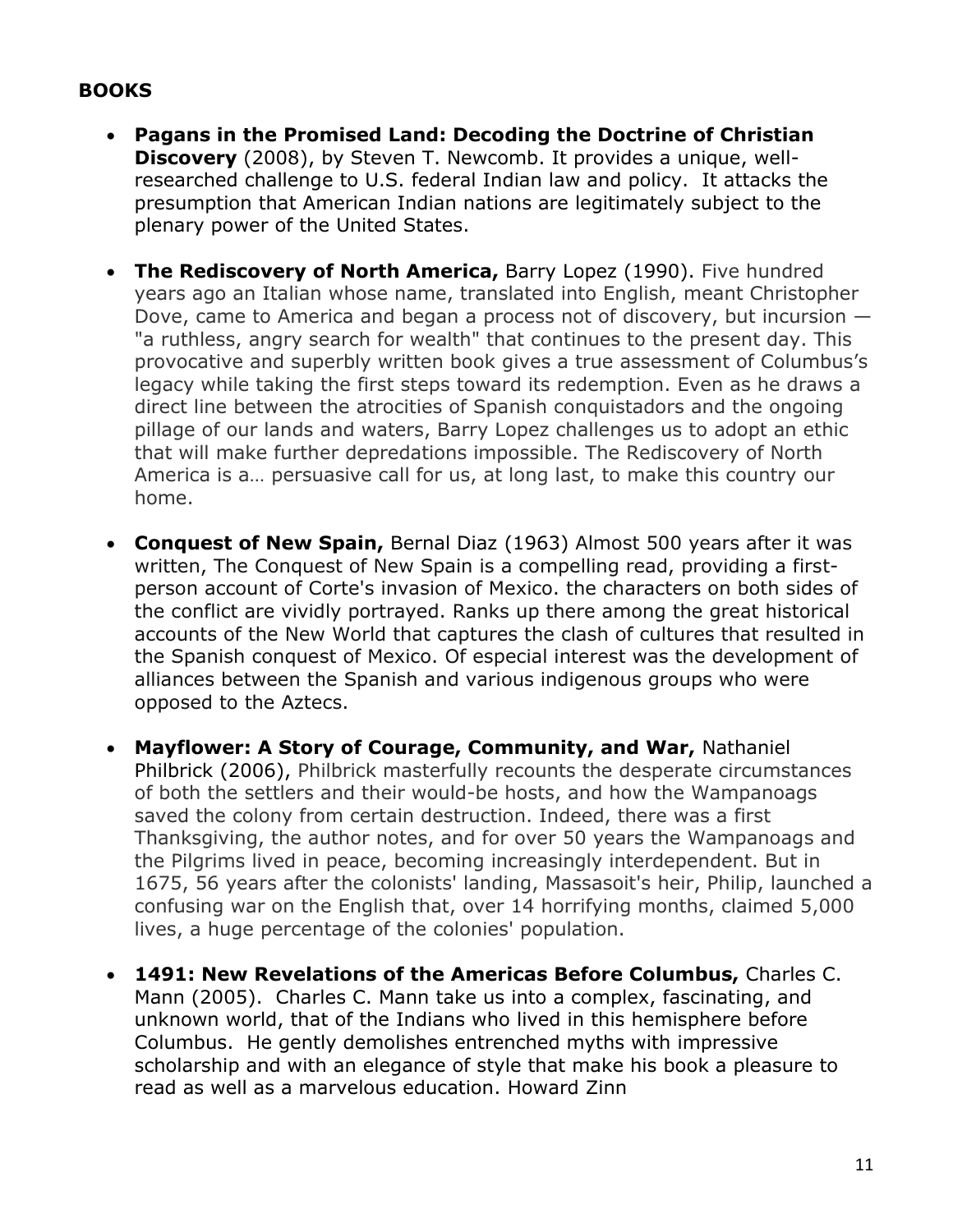• **The Heartbeat of Wounded Knee: Native America from 1890 to the Present, David Treuer (2019) In clear and vivid prose, Treuer positions** unforgettable portraits of contemporary Indian people within a compelling narrative of the experiences of indigenous peoples in the big sweep of time. His book offers a powerful challenge to the persistent and pernicious idea of the 'vanishing Indian, replacing it with a far more accurate story of Indian peoples' repossession and restoration of sovereignty and dignity. Patricia Nelson Limerick author of The Legacy of Conquest and cofounder, Center of the American West.

#### • **An Indigenous Peoples' History of the United States,** Roxanne Dunbar Ortiz

Roxanne Dunbar-Ortiz offers a history of the United States told from the perspective of Indigenous peoples and reveals how Native Americans, for centuries, actively resisted expansion of the US empire. In Indigenous Peoples' History of the United States, Dunbar-Ortiz adroitly challenges the founding myth of the United States and shows how policy against the Indigenous peoples was colonialist and designed to seize the territories of the original inhabitants, displacing or eliminating them.

### • **American Apartheid: The Native American Struggle for Self-Determination and Inclusion.** Stephanie Woodard (2018) Stephanie Woodard details the ways in which the government—using voter suppression and other means—keeps tribal members from participating in the policy-making decisions surrounding education, employment, infrastructure projects, and other critical issues affecting their communities. This system of apartheid has staggering consequences, as Natives are, per capita, the population group most likely to be shot by police, suffer violent victimization by outsiders, be incarcerated and have their children taken away. On top of

this, indigenous peoples must also fight constantly to protect their sacred sites and landscapes. Despite these obstacles, American Apartheid paints vivid pictures of diverse Native American communities that embody resilience, integrity, and the survival of ancient cultures.

• **Horizon,** Barry Lopez. (2019) Barry Lopez is a straight-up magnificent writer. To read Horizon is to be transported to wondrous landscapes far beyond the pale, and thereby obtain an astounding perspective on our increasingly uncertain future. Lopez expresses faith that our species can avert annihilation by investing 'more deeply in the philosopher's cardinal virtues: courage, justice, reverence, and compassion—virtues this book possesses in abundance. John Krakauer**. Note**: Barry talks about the indigenous peoples in all but one of the landscapes and explores their centuries of place-based knowledge and world views.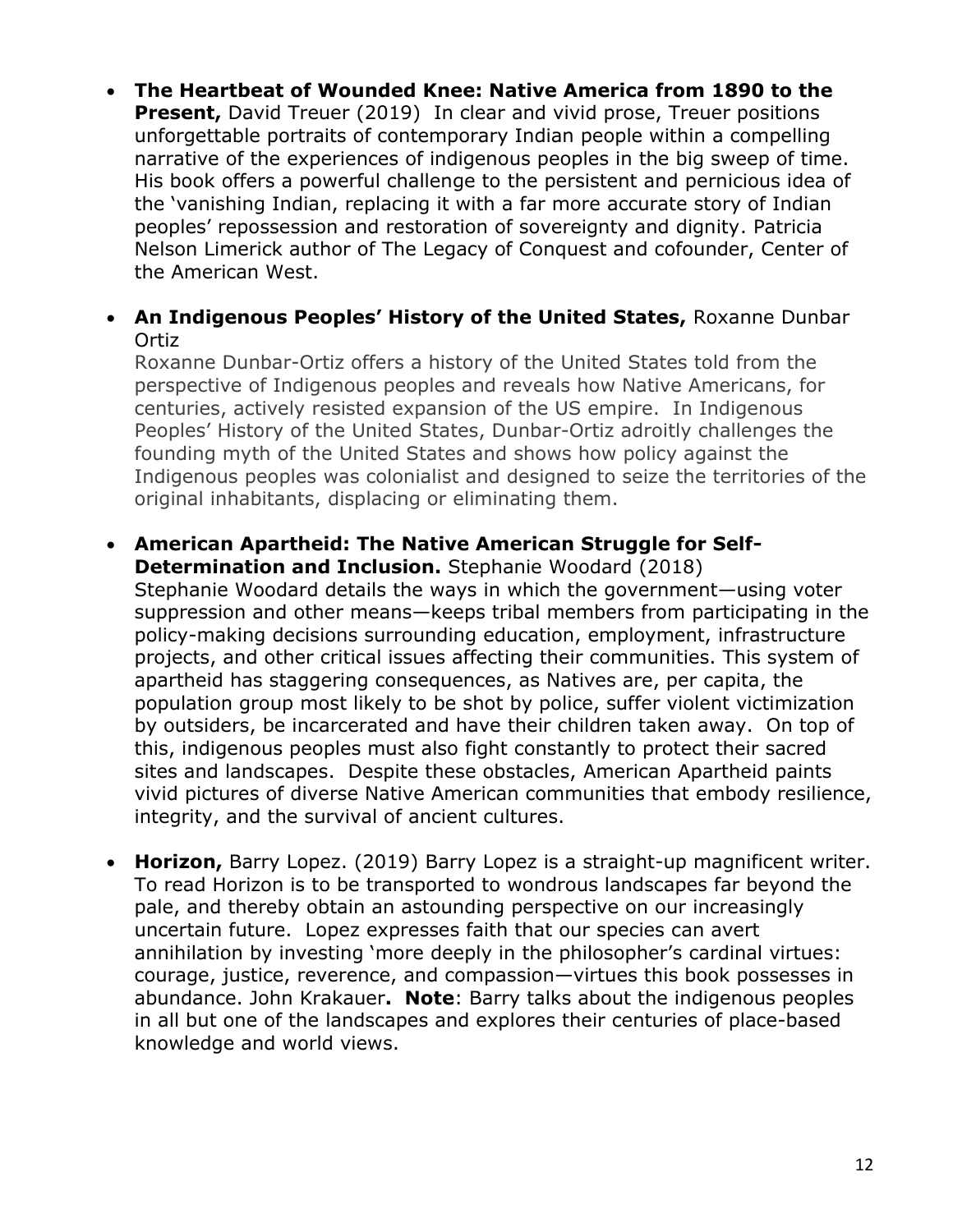### **OTHER RESOURCES:**

- **[Tribal Nations Maps](http://www.tribalnationsmaps.com/)**. Here you will find the most comprehensive maps of pre-contact and at-contact Native North America to date. These maps use Tribal Nation's original indigenous names for themselves and show where Tribes were just before contact with outsiders, as well as the last homelands they defended . The intent of these maps is to instill pride in Native peoples and to be used as teaching tools from a Native perspective. These maps are part of my **Tribal Nations Map series**-which cover the Nations indigenous to the "United States,", "Canada", "Mexico" , "Central America", "South America" and "Alaska."
- **[A Memorandum of Understanding: A Foundation for Partnerships](https://docs.google.com/document/d/11cX6EkggyLwQU5SrEfVvADYIFTRJ3W8Ui-DMBTMUcQI/edit)  with Lummi [Nation and Whiteswan Environmental](https://docs.google.com/document/d/11cX6EkggyLwQU5SrEfVvADYIFTRJ3W8Ui-DMBTMUcQI/edit)** (Becky Curtis of Bellingham WA. Unitarian Fellowship was asked by Lummi, Shirley Williams to create a Memorandum of Understanding that would allay Native fears of cultural appropriation and exploitation when working together. Her class paper describes her process and what she learned. Contact Becky by [email](rebeccasusancurtis@gmail.com) if you'd like to read the actual MOU she created. (This is applicable to other indigenous nations working with non-Native individuals and groups)
	- $\circ$  The acknowledgement of living on traditional native lands, and the traumatic theft of land, culture, and children, from which non-Natives have benefitted, is a step toward reparation.
	- o When non-Natives pledge to learn about the Indigenous perspective of local history, and to engage with Lummi in ways that respect their history, culture, and knowledge, confidence in partnering with them is promoted.
	- $\circ$  It defines "cultural property" and asks non-Native partners to avoid cultural misappropriation or theft that would contribute to or continue trauma.